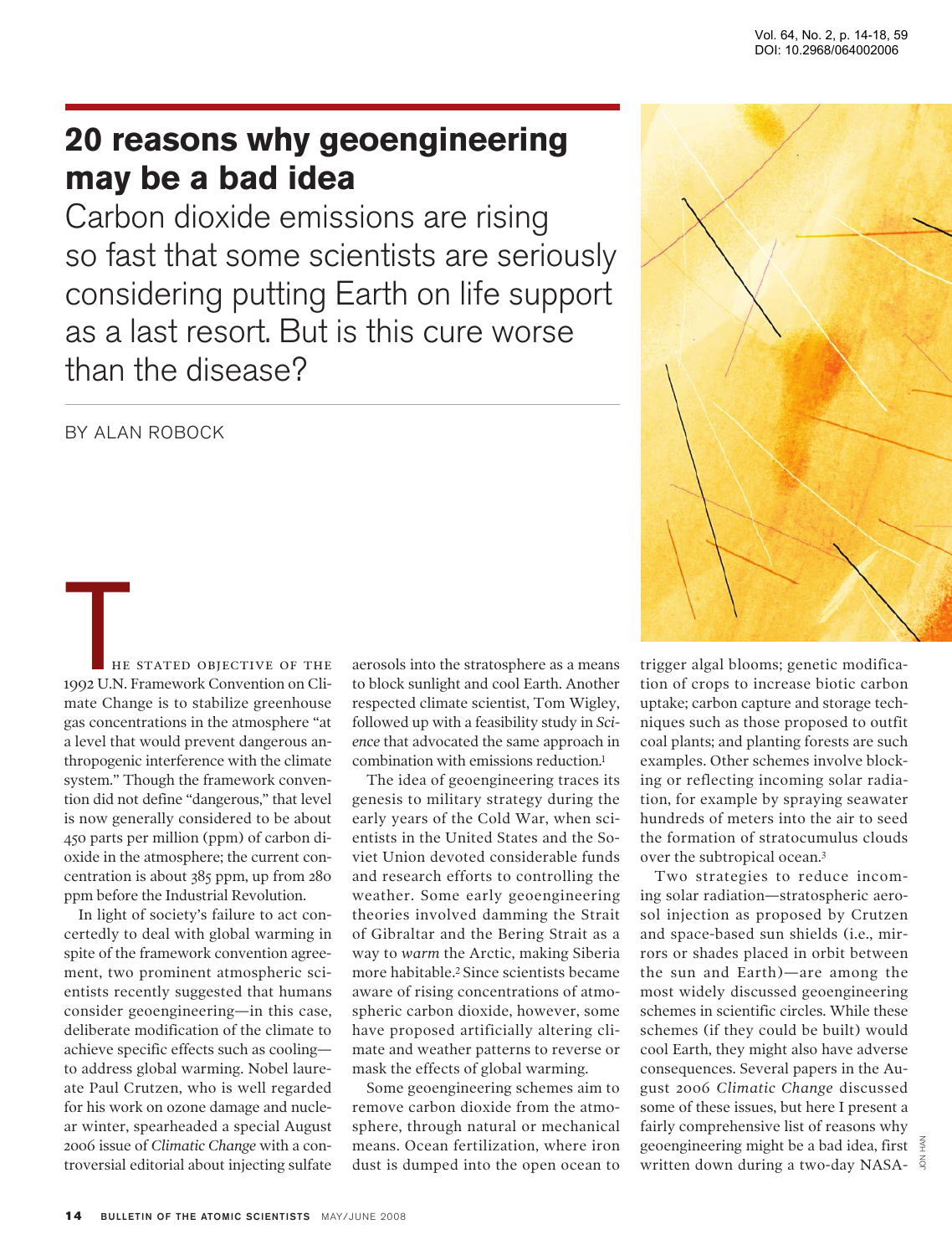

sponsored conference on Managing Solar Radiation (a rather audacious title) in November 2006.4 These concerns address unknowns in climate system response; effects on human quality of life; and the political, ethical, and moral issues raised.

**1. Effects on regional climate.** Geoengineering proponents often suggest that volcanic eruptions are an innocuous natural analog for stratospheric injection of sulfate aerosols. The 1991 eruption of Mount Pinatubo on the Philippine island of Luzon, which injected 20 megatons of sulfur dioxide gas into the stratosphere, produced a sulfate aerosol cloud that is said to have caused global cooling for a couple of years without adverse effects. However, researchers at the National Center for Atmospheric Research showed in 2007 that the Pinatubo eruption caused large hydrological responses, including reduced precipitation, soil moisture, and river flow in many regions.5 Simulations of the climate response to volcanic eruptions have also

shown large impacts on regional climate, but whether these are good analogs for the geoengineering response requires further investigation.

Scientists have also seen volcanic eruptions in the tropics produce changes in atmospheric circulation, causing winter warming over continents in the Northern Hemisphere, as well as eruptions at high latitudes weaken the Asian and African monsoons, causing reduced precipitation.6 In fact, the eight-monthlong eruption of the Laki fissure in Iceland in 1783–1784 contributed to famine in Africa, India, and Japan.

If scientists and engineers were able to inject smaller amounts of stratospheric aerosols than result from volcanic eruptions, how would they affect summer wind and precipitation patterns? Could attempts to geoengineer isolated regions (say, the Arctic) be confined there? Scientists need to investigate these scenarios. At the fall 2007 American Geophysical Union meeting, researchers presented preliminary findings from several different climate models that simulated

geoengineering schemes and found that they reduced precipitation over wide regions, condemning hundreds of millions of people to drought.

**2. Continued ocean acidification.**  If humans adopted geoengineering as a solution to global warming, with no restriction on continued carbon emissions, the ocean would continue to become more acidic, because about half of all excess carbon dioxide in the atmosphere is removed by ocean uptake. The ocean is already 30 percent more acidic than it was before the Industrial Revolution, and continued acidification threatens the entire oceanic biological chain, from coral reefs right up to humans.<sup>7</sup>

**3. Ozone depletion.** Aerosol particles in the stratosphere serve as surfaces for chemical reactions that destroy ozone in the same way that water and nitric acid aerosols in polar stratospheric clouds produce the seasonal Antarctic ozone hole.8 For the next four decades or so, when the concentration of anthropogenic ozone-depleting substances will still be large enough in the stratosphere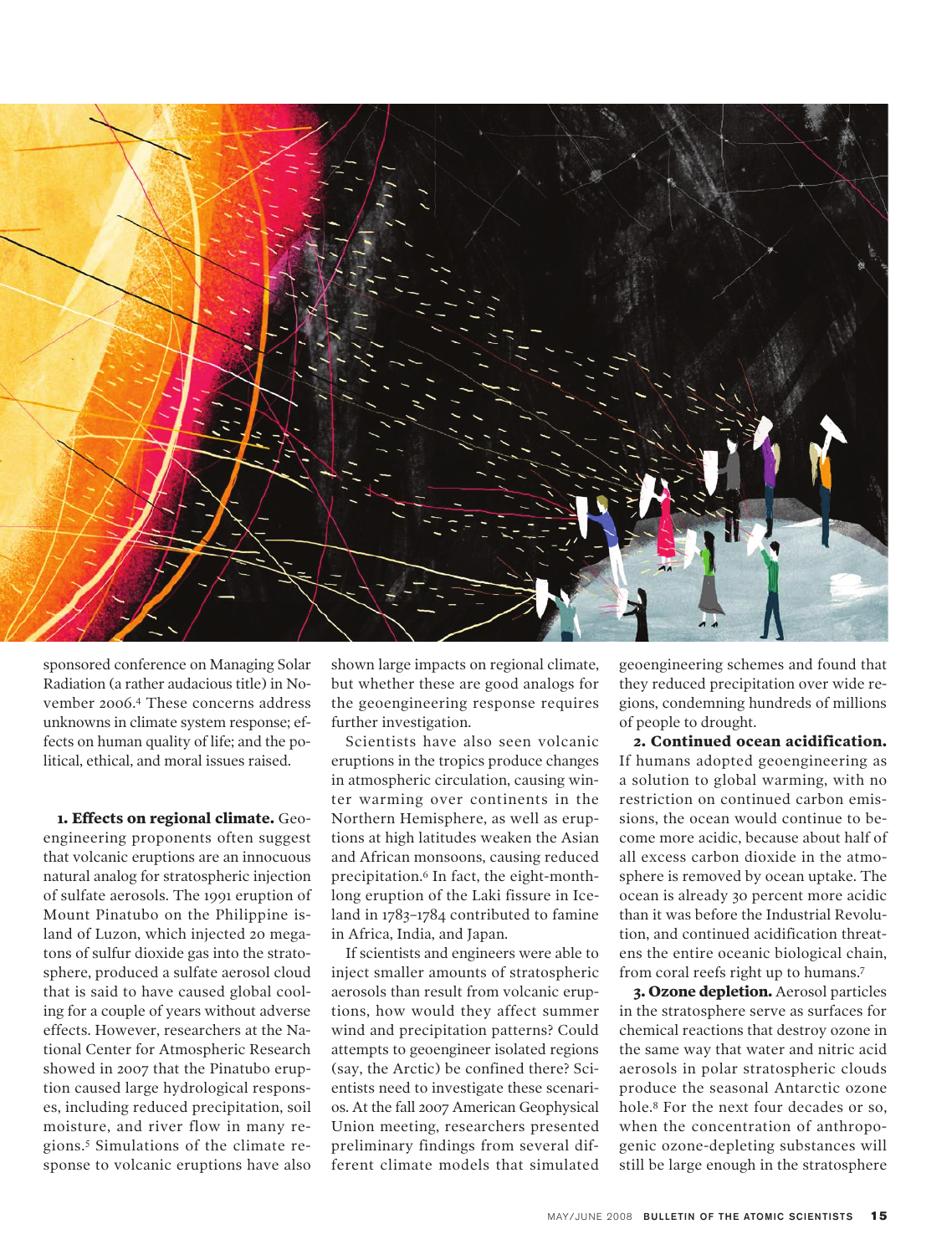#### **capitalizing on carbon**

ithout market incentives, geoengineering schemes to reflect solar heat are still largely confined to creative thought and artists' renderings. But a few ambitious entrepreneurs have begun to experiment with privatizing climate mitigation through carbon sequestration. Here are a few companies in the market to offset your carbon footprint:

California-based technology startups Planktos and Climos are perhaps the most prominent groups offering to sell carbon offsets in exchange for performing ocean iron fertilization, which induces blooms of carbon-eating phytoplankton. Funding for Planktos dried up in early 2008 as scientists grew increasingly skeptical about the technique, but Climos has managed to press on, securing \$3.5 million in funding from Braemar Energy Ventures as of February.

Also in the research and development phase is Sydney, Australia–based Ocean Nourishment Corporation, which similarly aims to induce oceanic photosynthesis, only it fertilizes with nitrogen-rich urea instead of iron. Atmocean, based in Santa Fe, New Mexico, takes a slightly different tack: It's developed a 200-meter deep, wave-powered pump that brings colder, more biota-rich water up to the surface where lifeforms such as tiny, tube-like salps sequester carbon as they feed on algae.

Related in mission if not in name, stationary carbon-capture technologies, which generally aren't considered geoengineering, are nonetheless equally inventive: Skyonic, a Texas-based startup, captures carbon dioxide at power plants (a relatively wellproven technology) and mixes it with sodium hydroxide to render high-grade baking soda. A pilot version of the system is operating at the Brown Stream Electric Station in Fairfield, Texas. To the west in Tucson, Arizona, Global Research Technologies, the only company in the world dedicated to carbon capture from ambient air, recently demonstrated a working "air extraction" prototype—a kind of carbon dioxide vacuum that stands upright and is about the size of a phone booth. Meanwhile, GreenFuel Technologies Corporation, in collaboration with Arizona Public Service Company, is recycling carbon dioxide emissions from power plants by using it to grow biofuel stock in the form of - what else? - algae. KIRSTEN JERCH

to produce this effect, additional aerosols from geoengineering would destroy even more ozone and increase damaging ultraviolet flux to Earth's surface.

**4. Effects on plants.** Sunlight scatters as it passes through stratospheric aerosols, reducing direct solar radiation and increasing diffuse radiation, with important biological consequences. Some studies, including one that measured this effect in trees following the Mount Pinatubo eruption, suggest that diffuse radiation allows plant canopies to photosynthesize more efficiently, thus increasing their capacity as a carbon sink.9 At the same time, inserting aerosols or reflective disks into the atmosphere would reduce the total sunlight to reach Earth's surface. Scientists need to assess the impacts on crops and natural vegetation of reductions in total, diffuse, and direct solar radiation.

**5. More acid deposition.** If sulfate is injected regularly into the stratosphere, no matter where on Earth, acid deposition will increase as the material passes through the troposphere—the atmospheric layer closest to Earth's surface. In 1977, Russian climatologist Mikhail Budyko calculated that the additional acidity caused by sulfate injections would be negligibly greater than levels that resulted from air pollution.<sup>10</sup> But the relevant quantity is the *total* amount of acid that reaches the ground, including both wet (acid rain, snow, and fog) and dry deposition (acidic gases and particles). Any additional acid deposition would harm the ecosystem, and it will be important to understand the consequences of exceeding different biological thresholds. Furthermore, more acidic particles in the troposphere would affect public health. The effect may not be large compared to the

impact of pollution in urban areas, but in pristine areas it could be significant.

**6. Effects of cirrus clouds.** As aerosol particles injected into the stratosphere fall to Earth, they may seed cirrus cloud formations in the troposphere.11 Cirrus clouds affect Earth's radiative balance of incoming and outgoing heat, although the amplitude and even direction of the effects are not well understood. While evidence exists that some volcanic aerosols form cirrus clouds, the global effect has not been quantified.<sup>12</sup>

**7. Whitening of the sky (but nice sunsets).** Atmospheric aerosols close to the size of the wavelength of light produce a white, cloudy appearance to the sky. They also contribute to colorful sunsets, similar to those that occur after volcanic eruptions. The red and yellow sky in *The Scream* by Edvard Munch was inspired by the brilliant sunsets he witnessed over Oslo in 1883, following the eruption of Krakatau in Indonesia.13 Both the disappearance of blue skies and the appearance of red sunsets could have strong psychological impacts on humanity.

**8. Less sun for solar power.** Scientists estimate that as little as a 1.8 percent reduction in incoming solar radiation would compensate for a doubling of atmospheric carbon dioxide. Even this small reduction would significantly affect the radiation available for solar power systems—one of the prime alternate methods of generating clean energy as the response of different solar power systems to total available sunlight is not linear. This is especially true for some of the most efficiently designed systems that reflect or focus direct solar radiation on one location for direct heating.14 Following the Mount Pinatubo eruption and the 1982 eruption of El Chichón in Mexico, scientists observed a direct solar radiation decrease of 25-35 percent.<sup>15</sup>

**9. Environmental impacts of implementation.** Any system that could inject aerosols into the stratosphere, i.e., commercial jetliners with sulfur mixed into their fuel, 16-inch naval rifles firing 1-ton shells of dust vertically into the air, or hoses suspended from stratospheric balloons, would cause enormous environmental damage. The same could be said for systems that would deploy sun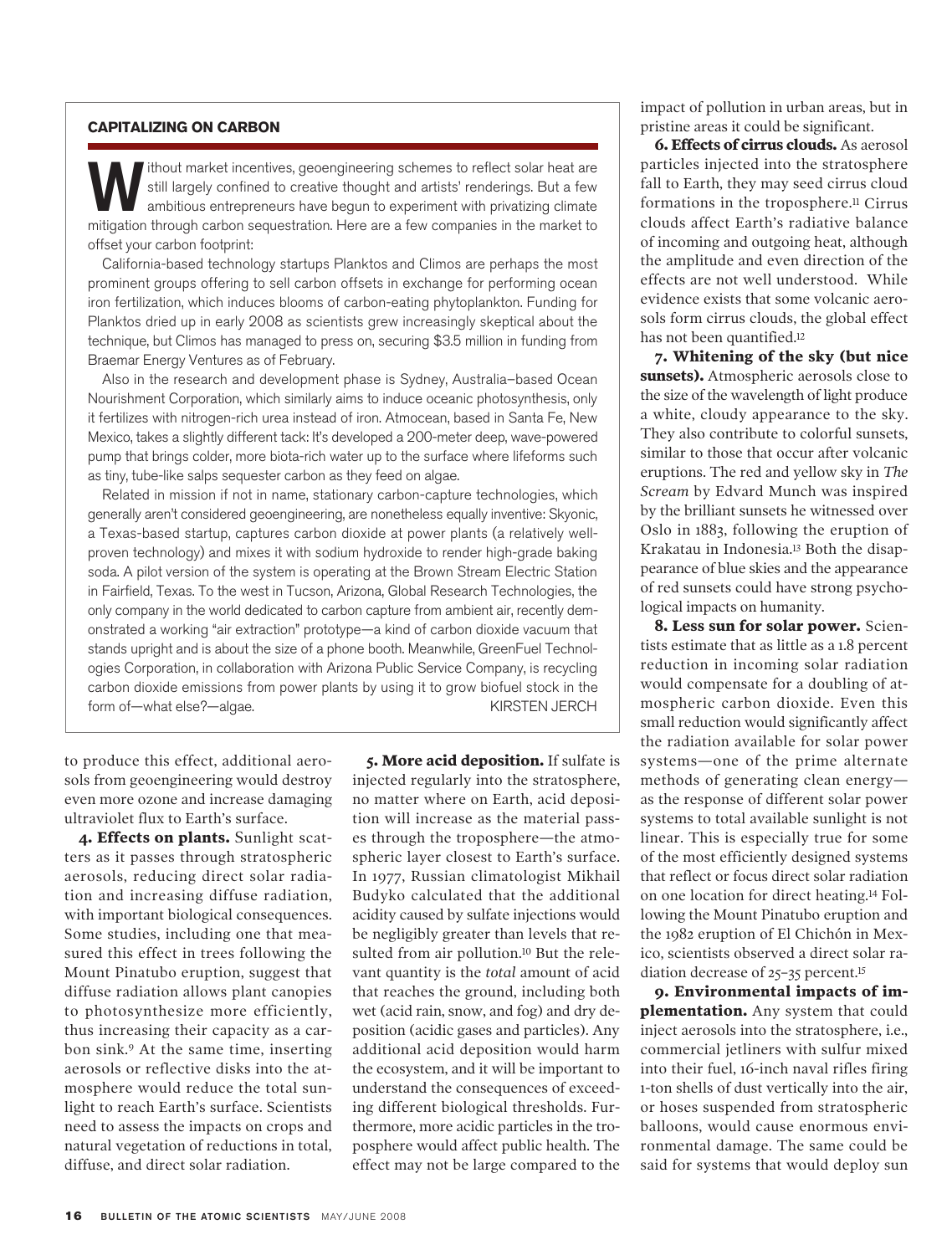shields. University of Arizona astronomer Roger P. Angel has proposed putting a fleet of 2-foot-wide reflective disks in a stable orbit between Earth and the sun that would bend sunlight away from Earth.16 But to get the needed *trillions* of disks into space, engineers would need 20 electromagnetic launchers to fire missiles with stacks of 800,000 disks every five minutes for twenty years. What would be the atmospheric effects of the resulting sound and gravity waves? Who would want to live nearby?

**10. Rapid warming if deployment stops.** A technological, societal, or political crisis could halt a project of stratospheric aerosol injection in middeployment. Such an abrupt shift would result in rapid climate warming, which would produce much more stress on society and ecosystems than gradual global warming.<sup>17</sup>

**11. There's no going back.** We don't know how quickly scientists and engineers could shut down a geoengineering system—or stem its effects—in the event of excessive climate cooling from large volcanic eruptions or other causes. Once we put aerosols into the atmosphere, we cannot remove them.

12. Human error. Complex mechanical systems never work perfectly. Humans can make mistakes in the design, manufacturing, and operation of such systems. (Think of Chernobyl, the *Exxon Valdez*, airplane crashes, and friendly fire on the battlefield.) Should we stake the future of Earth on a much more complicated arrangement than these, built by the lowest bidder?

**13. Undermining emissions mitigation.** If humans perceive an easy technological fix to global warming that allows for "business as usual," gathering the national (particularly in the United States and China) and international will to change consumption patterns and energy infrastructure will be even more difficult.18 This is the oldest and most persistent argument against geoengineering.

14. Cost. Advocates casually claim that it would not be too expensive to implement geoengineering solutions, but there have been no definitive cost studies, and estimates of large-scale government projects are almost always too low. (Boston's "Big Dig" to reroute an interstate highway under the coastal city, one of humankind's greatest engineering feats, is only one example that was years overdue and billions over budget.) Angel estimates that his scheme to launch reflective disks into orbit would cost "a few trillion dollars." British economist Nicholas Stern's calculation of the cost of climate change as a percentage of global GDP (roughly \$9 trillion) is in the same ballpark; Angel's estimate is also orders of magnitude greater than current global investment in renewable energy technology. Wouldn't it be a safer and wiser investment for society to instead put that money in solar power, wind power, energy efficiency, and carbon sequestration?

**15. Commercial control of technology.** Who would end up controlling geoengineering systems? Governments? Private companies holding patents on proprietary technology? And whose benefit would they have at heart? These systems could pose issues analogous to those raised by pharmaceutical companies and energy conglomerates whose products ostensibly serve the public, but who often value shareholder profits over the public good.

**16. Military use of the technology.** The United States has a long history of trying to modify weather for military purposes, including inducing rain during the Vietnam War to swamp North Vietnamese supply lines and disrupt antiwar protests by Buddhist monks.19 Eighty-five countries, including the United States, have signed the U.N. Convention on the Prohibition of Military or Any Other Hostile Use of Environmental Modification Techniques (ENMOD), but could techniques developed to control global climate forever be limited to peaceful uses?

**17. Conflicts with current treaties.** The terms of ENMOD explicitly prohibit "military or any other hostile use of environmental modification techniques having widespread, long-lasting or severe effects as the means of destruction, damage, or injury to any other State Party." Any geoengineering scheme that adversely affects regional climate, for example, producing warming or drought, would therefore violate ENMOD.

**18. Control of the thermostat.** Even if scientists could predict the behavior

and environmental effects of a given geoengineering project, and political leaders could muster the public support and funding to implement it, how would the world agree on the optimal climate? What if Russia wants it a couple of degrees warmer, and India a couple of degrees cooler? Should global climate be reset to preindustrial temperature or kept constant at today's reading? Would it be possible to tailor the climate of each region of the planet independently without affecting the others? If we proceed with geoengineering, will we provoke future climate wars?

**19. Questions of moral authority.** Ongoing global warming is the result of inadvertent climate modification. Humans emit carbon dioxide and other greenhouse gases to heat and cool their homes; to grow, transport, and cook their food; to run their factories; and to travel—not intentionally, but as a byproduct of fossil fuel combustion. But now that humans are aware of their effect on climate, do they have a moral right to continue emitting greenhouse gases? Similarly, since scientists know that stratospheric aerosol injection, for example, might impact the ecosphere, do humans have a right to plow ahead regardless? There's no global agency to require an environmental impact statement for geoengineering. So, how should humans judge how much climate control they may try?

**20. Unexpected consequences.** Scientists cannot possibly account for all of the complex climate interactions or predict all of the impacts of geoengineering. Climate models are improving, but scientists are discovering that climate is changing more rapidly than they predicted, for example, the surprising and unprecedented extent to which Arctic sea ice melted during the summer of 2007. Scientists may never have enough confidence that their theories will predict how well geoengineering systems can work. With so much at stake, there is reason to worry about what we don't know.

The reasons why geoengineering may be a bad idea are manifold, though a moderate investment in *theoretical*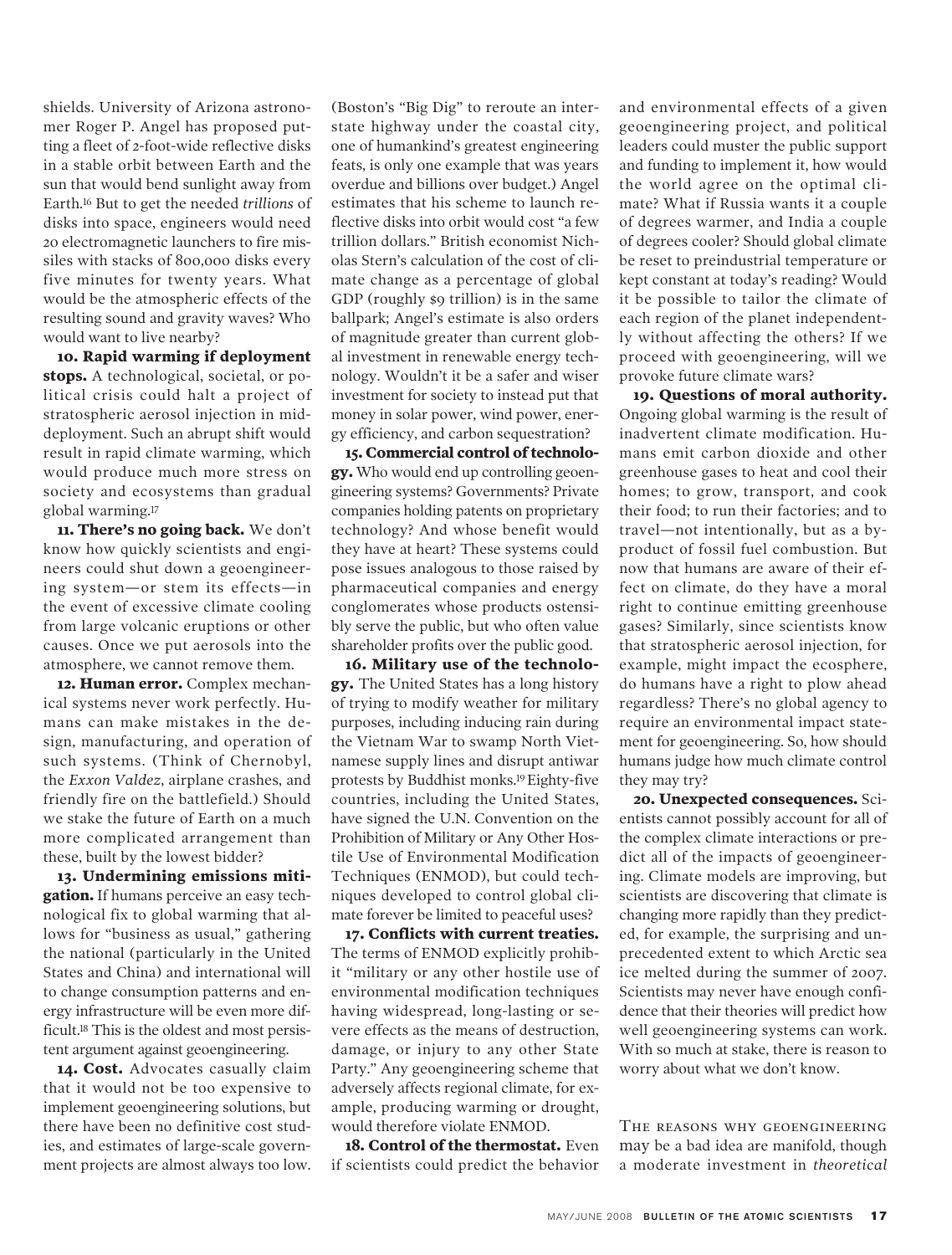### **an EtHical aSSESSMEnt oF gEoEnginEEring**

hile there are many questions about the feasibility, cost, and effectiveness of geoengineering plans, my colleague Alan Robock has been the most systematic and persistent of a number of scientists in raising ethical quandaries about the enterprise. But just how serious are these ethical quandaries?

Most science poses risks of unintended consequences, and lots of science raises issues of commercial and military control. At issue here is whether there is any reason to believe ex ante that these are special or unusually large risks. Merely asserting them does not ground an objection per se.

Not all of Robock's concerns involve ethics, but of those that do, some involve issues of procedural justice (such as who decides) while others involve matters of distributive justice (such as uneven benefit and harm). To simplify things, let's assume that injecting aerosols into the stratosphere successfully cooled Earth without any untoward effects and with evenly distributed benefits. One might still object that there are issues of procedural justice involved—who decides and who controls. But such concerns don't get much traction when everyone benefits.

Let's pull back from this idealization to imagine an outcome that involves untoward consequences and an uneven distribution of benefits. We deal with consequences by balancing them against the benefits of our interventions. The issue is whether or not we can obtain reliable estimates of both risks and benefits without full-scale implementation of the planned intervention. We already know from modeling that the impact of any such intervention will be uneven, but again, without knowing what the distribution of benefit and harm would be, it's hard to estimate how much this matters. let's differentiate two circumstances under which going ahead with the intervention might be judged: One is where everyone benefits, while the other is a circumstance in which something less is the case. A conservative conclusion would be to say that beyond modeling and controlled, low-level tests (if the modeling justifies it), we shouldn't sanction any large-scale interventions unless they are in everyone's interest. A slightly eased condition, proposed by the philosopher Dale Jamieson, would be that at least nobody is worse off. That may not be as farfetched a condition as one might think, since, in the end, we are considering this intervention as a means to balance a risk we all face—global warming.

But suppose there are isolated livelihoods that only suffer negative effects of geoengineering. Then numbers begin to matter. In the case that a geoengineering scheme were to harm the few, we should have the foresight to be able to compensate, even if doing so requires something as drastic as relocating populations. I don't mean to oversimplify a complicated issue, but objection to any negative consequences whatsoever isn't a strong enough argument to end discussion.

More trenchant is the worry that the mere possibility of geoengineering would undermine other efforts to decrease our carbon output. Such moral hazard is a familiar worry, and we don't let it stop us in other areas: Antilock braking systems and airbags may cause some to drive more recklessly, but few would let that argument outweigh the overwhelming benefits of such safety features.

As Robock correctly asserts, the crux of addressing global warming may be a political—not a scientific—problem, but it doesn't follow that we may not need geoengineering to solve it. If it is a political problem, it is a *global* political problem, and getting global agreement to curb greenhouse gases is easier said than done.

With geoengineering, in principle, one nation or agent could act, but a challenge arises if the intervention is certain to have uneven impacts among nations. At this early stage, there is no cost associated with improving our ability to quantify and describe what those inequalities would look like. Once we have those answers in hand, then we can engage in serious ethical consideration over whether or not to act. MARTIN BUNZL

Martin Bunzl is a professor of philosophy at Rutgers University.

 geoengineering research might help scientists to determine whether or not it *is* a bad idea. Still, it's a slippery slope: I wouldn't advocate actual small-scale stratospheric experiments unless comprehensive climate modeling results could first show that we could avoid at least all of the potential consequences we *know* about. Due to the inherent natural variability of the climate system, this task is not trivial. After that there are still the unknowns, such as the long-term effects of short-term experiments— stratospheric aerosols have an atmospheric lifetime of a couple years.

Solving global warming is not a difficult technical problem. As Stephen Pacala and Robert Socolow detail with their popular wedge model, a combination of several specific actions can stabilize the world's greenhouse gas emissions—although I disagree with their proposal to use nuclear power as one of their "wedges."<sup>20</sup> Instead, the crux of addressing global warming is political. The U.S. government gives multibillion- dollar subsidies to the coal, oil, gas, and nuclear industries, and gives little support to alternative energy sources like solar and wind power that could contribute to a solution. Similarly, the federal government is squashing attempts by states to mandate emissions reductions. If global warming is a political problem more than it is a technical problem, it follows that we don't need geoengineering to solve it.

The U.N. Framework Convention on Climate Change defines "dangerous anthropogenic interference" as *inadvertent* climate effects. However, states must also carefully consider geoengineering in their pledge to prevent dangerous anthropogenic interference with the climate system.  $\blacksquare$ For NoTES, PlEASE SEE P. 59.

*Alan Robock is director of the meteorology undergraduate program and associate director of the Center for Environmental Prediction in the Department of Environmental Sciences at Rutgers University. This work is supported by the National Science Foundation.*

**WWW.tHEbUllEtin.org**

**our coverage continues online. Visit the www.thebulletin.org for an extended discussion of a geoengineering research agenda.**